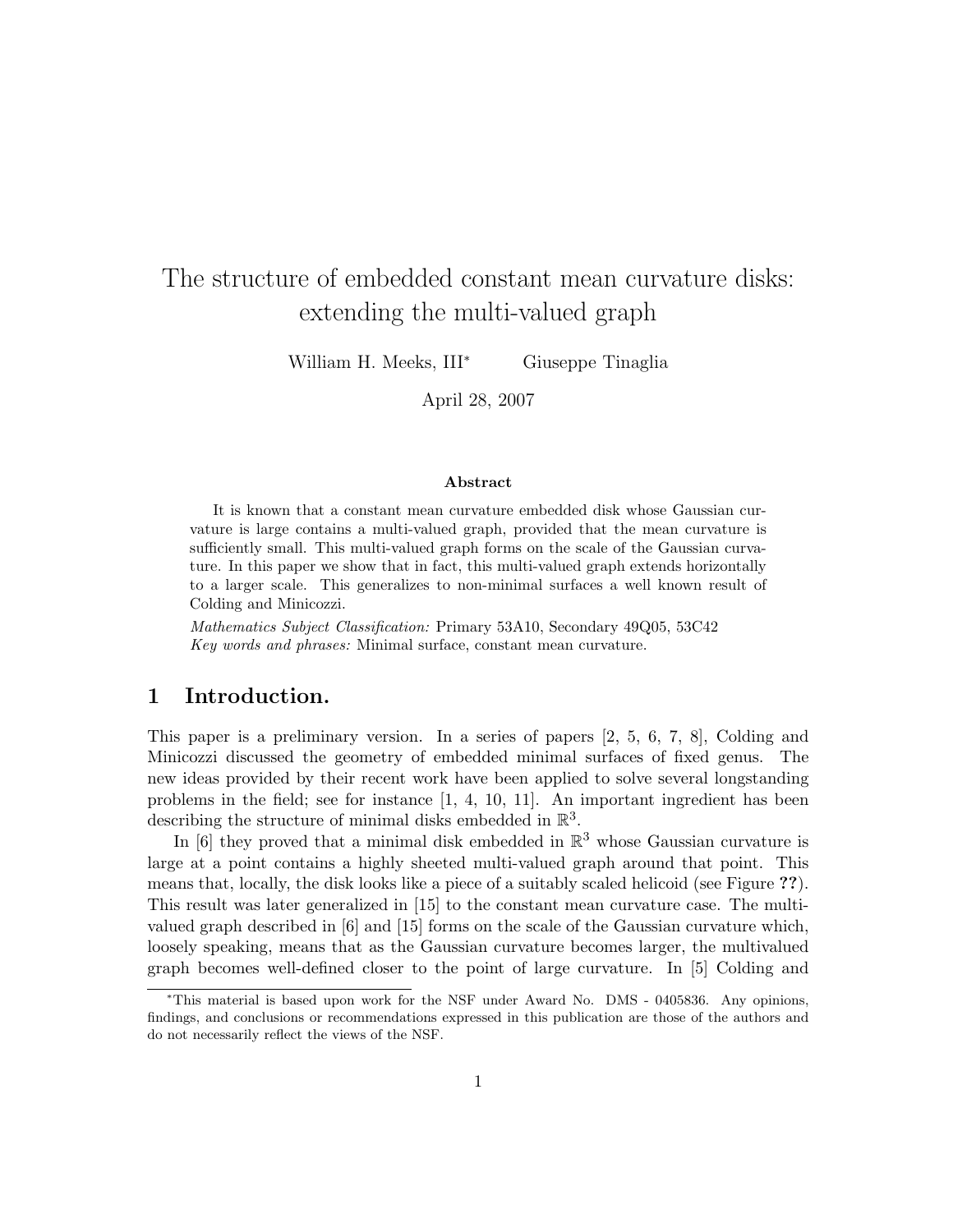Minicozzi proved that this multi-valued graph which locally forms on the scale of the Gaussian curvature, in fact it extends horizontally, to form a multi-valued graph on a larger scale.

The goal of this paper is to continue studying the structure of embedded constant mean curvature disks. In particular we generalize the results in [5] to the non-zero constant mean curvature case. The main theorem is the following.

**Theorem 1.1** Given  $\Delta_1 < 1$ ,  $\Delta_2 > 1$  there exist  $\Omega_2(\Delta_1, \Delta_2) = \Omega_2$ ,  $C_3 = C_3(\Delta_1, \Delta_2) > 0$ , and  $C_4 = C_4(\Delta_1, \Delta_2) > 0$  such that the following holds.

Let  $\Sigma \subset \mathbb{R}^3$  be an embedded and simply connected constant mean curvature equal to  $H > 0$  surface with  $0 \in \Sigma \subset B_l$ ,  $\partial \Sigma \subset \partial B_l$ ,  $l > \Omega_1$  and  $\alpha > 1$ . If  $H < \min\{C_4, \frac{1}{2l}\}$  $rac{1}{2l}$  and

$$
\sup_{\Sigma \cap B_1(0)} |A| \le 2\alpha C_3 = 2|A|(0),
$$

then (after a rotation) there exists a 2-component multi-graph  $\Sigma_g \subset \Sigma$  over  $D_{\Delta_2}\backslash D_{(1-\Delta_1)(1+\frac{1}{\alpha})}$ .

# 2 Background.

Let  $\Sigma \subset \mathbb{R}^3$  be a 2-dimensional smooth orientable surface (possibly with boundary) with unit normal  $N_{\Sigma}$ . Given a function  $\phi$  in the space  $C_0^{\infty}(\Sigma)$  of infinitely differentiable (i.e., smooth), compactly supported functions on  $\Sigma$ , consider the one-parameter variation

$$
\Sigma_{t,\phi} = \{x + t\phi(x)N_{\Sigma}(x)/x \in \Sigma\}
$$

and let  $A(t)$  be the area functional,

$$
A(t) = Area(\Sigma_{t,\phi}).
$$

The so-called first variation formula of area is the equation (integration is with respect to darea)

$$
A'(0) = \int_{\Sigma} \phi H,\tag{1}
$$

where H is the mean curvature of  $\Sigma$ . When H is identically zero the surface  $\Sigma$  is a critical point for the area functional and it is called a *minimal* surface  $[13, 3]$ ; concrete examples of minimal surfaces are planes, the helicoid and the catenoid.

When H is constant the surface  $\Sigma$  is a critical point for the area functional restricted to those variations which preserved the enclosed volume, in other words  $\phi$  must satisfy the condition,

$$
\int_{\Sigma} \phi = 0. \tag{2}
$$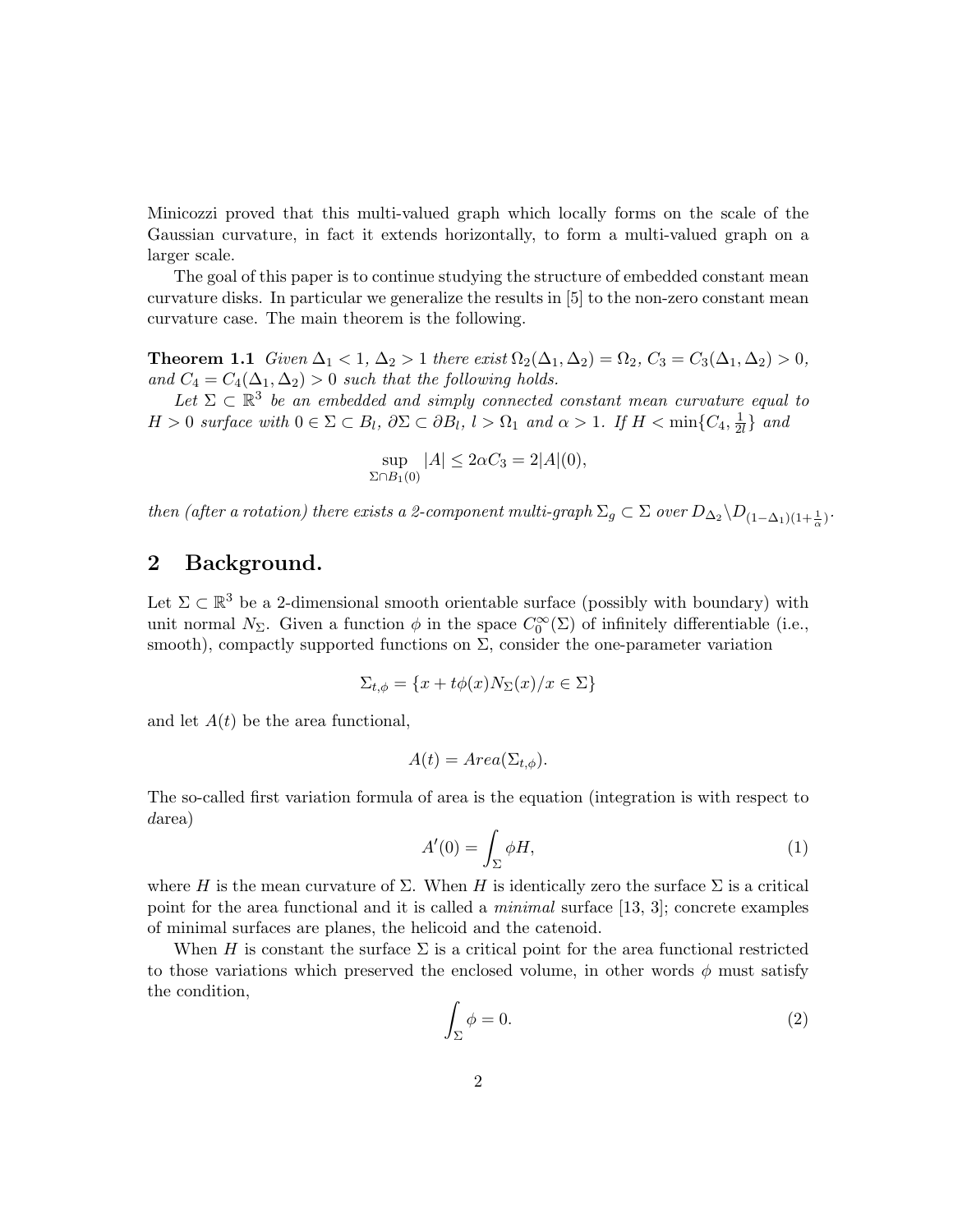These surfaces are called constant mean curvature (CMC) surfaces and examples are spheres, cylinders, and Delaunay surfaces.

In general, if  $\Sigma$  is given as graph of a function u then

$$
H = \operatorname{div}\left(\frac{\nabla u}{\sqrt{1 + |\nabla u|^2}}\right). \tag{3}
$$

In order to prove the main theorem we are going to need a few results about minimal surfaces which are contained in  $[5, 15, 14]$ .

The first two results are contained are contained in [5].

**Theorem 2.1 (Theorem II.0.21. in [5])** Given  $\tau > 0$ , there exist  $N_1, \varepsilon_1, \Omega_1 > 0$  such that the following holds.

Let  $\delta \leq 1$ ,  $\Sigma \subset B_{R_0}$  be a stable embedded minimal disk with  $\partial \Sigma \subset B_{\delta r_0} \cup \partial B_{R_0} \cup \{x_1 = 0\}$ where  $\partial \Sigma \backslash \partial B_{R_0}$  is connected. If  $\Omega_1 r_0 < 1 < R_0/\Omega_1$  and  $\Sigma$  contains an  $N_1$ -valued graph  $\Sigma_g$  over  $D_\delta \backslash D_{\delta r_0}$  with gradient  $\leq \varepsilon_1$ ,

$$
\Pi^{-1}(D_{\delta r_0}) \cap \Sigma^M \subset \{|x_3| \le \varepsilon_1 \delta r_0\},\
$$

and a curve  $\eta$  connects  $\Sigma_g$  to

$$
\partial \Sigma \backslash \partial B_{R_0},
$$

then  $\Sigma$  contains a 2-valued graph  $\Sigma_d$  over  $D_{R_0/\Omega_1} \backslash D_{\delta r_0}$  with gradient  $\leq \tau$ .

Where  $\Sigma^M$  is the middle sheet, see [5].

**Theorem 2.2 (Lemma I.0.9. in [5])** Let  $\Gamma \subset \{|x_3| \leq \beta h\}$  be a stable embedded minimal surface. There exists  $C_g$ ,  $\beta_s > 0$  so that if  $\beta \leq \beta_s$  and E is a component of

```
\mathbb{R}^2 \setminus T_h(\Pi(\partial \Gamma)),
```
then each component of  $\Pi^{-1}(E) \cap \Gamma$  is a graph over E of a function u with

$$
|\nabla_{\mathbb{R}^2} u| \le C_g \beta.
$$

The following result can be easily proved combing the results in [15] and [14].

**Theorem 2.3** Given  $N \in \mathbb{Z}_+, \omega > 1$  and  $\varepsilon > 0$ , there exist  $C_1 = C_1(N, \omega, \varepsilon) > 0$ ,  $C_2 = C_2(N, \omega, \varepsilon) > 0$  and  $\overline{l} > 1$  such that the following holds.

Let  $\Sigma \subset \mathbb{R}^3$  be an embedded and simply connected constant mean curvature equal to  $H > 0$  surface with  $0 \in \Sigma \subset B_l$ ,  $\partial \Sigma \subset \partial B_l$  and  $\alpha > 1$ . If  $l > \overline{l}$ ,  $H < \min\{C_2, \frac{1}{2l}\}$  $\frac{1}{2l}$  and  $|A|(0) = \alpha C_1$ , then there exists  $\delta < 1$  and  $p \in \Sigma \cap B_{\frac{1}{\alpha}}(0)$  such that after a translation that takes p to the origin and possibly a rotation,  $\Sigma$  contains an N-valued graph,  $\Sigma_g$  over  $D_{\frac{\omega \bar{R}}{\alpha}} \backslash D_{\frac{\bar{R}}{\alpha}}$  where  $\bar{R} < \frac{1}{\omega}$  (with gradient  $\leq \epsilon$ ).

In particular, if  $\sup_{\Sigma \cap B_1(0)} |A| \leq 2\alpha C_1$  then p is the origin.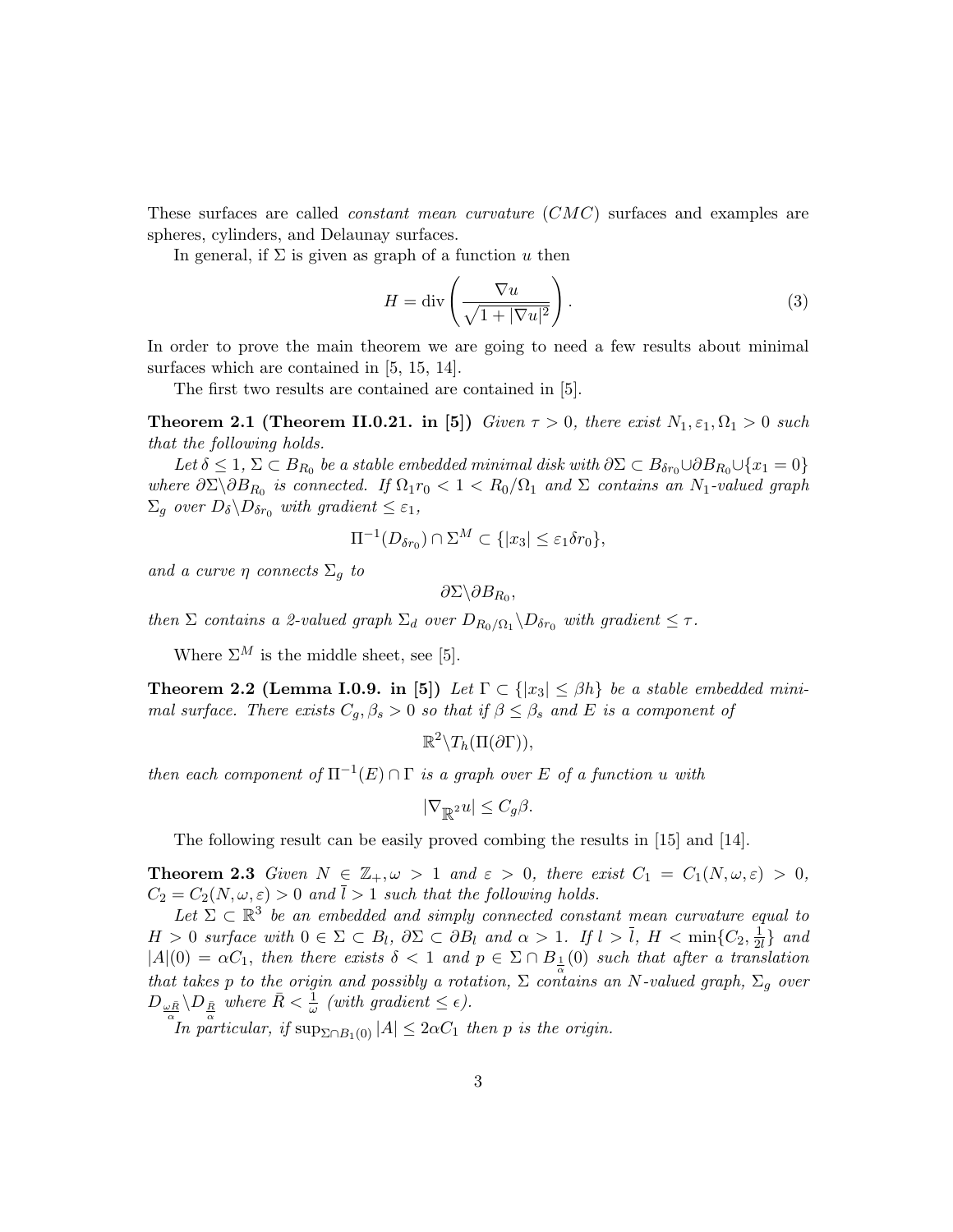#### 3 Multi-valued minimal graph.

The first step in the proof is to use Theorem 2.1, 2.2 and 2.3 to show that  $\Sigma$  is contained between the sheets of a large, minimal 2-valued graph  $\Sigma_{min}$ . In order to construct  $\Sigma_{min}$ we are going to use Theorem 2.3 to find a simple closed curve  $\gamma$  which is the boundary of a disk in  $\Sigma$  and such that the following holds. After using the results in [12] by Meeks and Yau to find a stable embedded minimal disk  $\Sigma'$  bounded by  $\gamma$ , using Theorem 2.2 and 2.3, we can show that  $\Sigma'$  satisfies the hypothesis of Theorem 2.1.

**Theorem 3.1** Given  $\tau > 0$  there exist  $\omega = \omega(\tau) > 1$ ,  $\Omega_1(\tau) = \Omega_1$ ,  $C_1 = C_1(\tau) > 0$ , and  $C_2 = C_2(\tau) > 0$  such that the following holds.

Let  $\Sigma \subset \mathbb{R}^3$  be an embedded and simply connected constant mean curvature equal to  $H > 0$  surface with  $0 \in \Sigma \subset B_l$ ,  $\partial \Sigma \subset \partial B_l$ ,  $l > \Omega_1$  and  $\alpha > 1$ . If  $H < \min\{C_2, \frac{1}{2l}\}$  $\frac{1}{2l}$  and

$$
\sup_{\Sigma \cap B_1(0)} |A| \le 2\alpha C_1 = 2|A|(0),
$$

then there exist  $\overline{R} < \frac{1}{\omega}$  and a stable minimal disk  $\Sigma'$  such that (after a rotation)  $\Pi^{-1}(\partial D_{\overline{R}}) \cap$  $\Sigma \subset \partial \Sigma'$  which contains a 2-valued minimal graph  $\Sigma_{min}$  over  $D_{\frac{l}{\Omega_1}} \setminus D_{\frac{(5\omega-1)\overline{R}}{4\alpha\omega}}$  with gradient less than  $\tau$ .

*Proof.* Fix  $\tau > 0$  and let  $N_1$ ,  $\varepsilon_1$  and  $\Omega_1$  be given by Theorem 2.1. Let  $N = N_1$ ,  $\varepsilon <$  $\min\{\frac{\varepsilon_1}{2\pi N}, \frac{\varepsilon_1(1-\frac{1}{\omega})}{8\pi \omega C_q}$  $\frac{1}{8\pi\omega C_g}$  and  $\omega > 1$  such that  $\frac{5\omega - 1}{2\omega^2 - 2}\Omega_1 < 1$ . Let  $\overline{l}$ ,  $C_1$  and  $C_2$  be the ones given in Theorem 2.3 and let  $l_1 = \max\{\overline{l}, \frac{1}{\Omega_1}\}.$ 

Using Theorem 2.3 gives that  $\Sigma$  (after a rotation) contains an N-valued graph,  $\Sigma_q$ , over  $D_{\frac{\omega \bar{R}}{\alpha}} \setminus D_{\frac{\bar{R}}{\alpha}}$  where  $\bar{R} < \frac{1}{\omega}$ , with gradient  $\leq \varepsilon$ . Let  $\Delta = \frac{\omega \overline{R} - \overline{R}}{\alpha}$ ,  $Q = (\frac{1}{H} + \frac{\overline{R}}{\alpha} + \frac{\Delta}{2})$  $\frac{\Delta}{2}$ , 0, 0) and consider  $\Sigma \cap B_{\frac{1}{H}}(Q)$ .  $\Sigma \cap B_{\frac{1}{H}}(Q) \cap \Sigma_g$  consists of N segments with alternating orientation. Consider  $S_t$ ,  $S_b$  be the first segments from the top, respectively from the bottom, such that the normal to  $\Sigma$  is pointing down, respectively up. We want to show that components  $\gamma_t$  and  $\gamma_b$  of  $\Sigma \cap B_{\frac{1}{H}}(Q)$  which contain  $S_t$  and respectively  $S_b$  are simple curves such that  $\partial \gamma_t$  and  $\partial \gamma_b$  are contained in  $\partial \Sigma$ . In other words, we want to show that we can extend  $\Sigma_t$ and  $\Sigma_b$  all the way to the boundary of  $\Sigma$ . What we need to show is that  $S_t$  and  $S_b$  are not closed curves. Suppose that  $S_t$  is closed then, since  $\Sigma$  is a disk,  $S_t$  is the boundary of a disk  $\Lambda_t$ . Clearly,  $\Lambda_t$  must be contained inside  $B_{\frac{1}{H}}(Q)$ . However, the normal projection of the normal vector has to point inside the region on the sphere enclosed by  $S_t$  otherwise it woud contradict the maximum princple. However,  $S_t$  cannot contain any of the other segments. Therefore, the only possibility is that all the other segments are contained in the region enclosed by  $S_t$ . However, an analogous argument can be done using  $S_b$  instead of  $S_t$ , which gives a contradiction and proves the claim. Let now  $S_t$  and  $S_b$  denote a path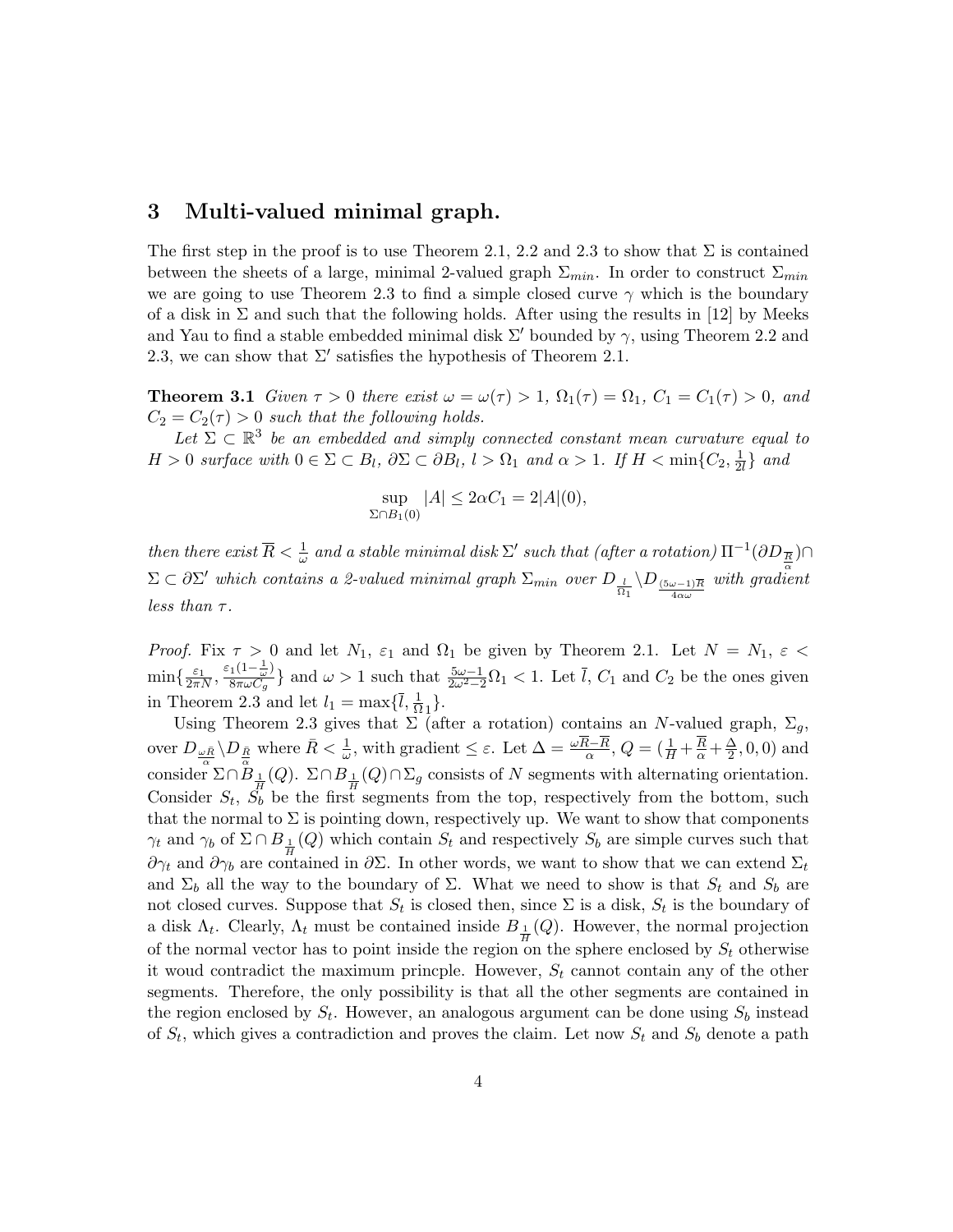on  $B_{\frac{1}{H}}\left(\frac{1}{H} + \frac{R}{\alpha} + \frac{\Delta}{2}\right)$  $(\frac{\Delta}{2}, 0, 0)$  which connects  $\gamma_t$  and  $\gamma_b$  to the boundary of  $\Sigma$  and let  $\Gamma_2 \subset \partial \Sigma$  a path that connects  $S_t$  and  $S_b$ . Let  $\Gamma = \Gamma_1 \cup \Gamma_t \cup S_t \cup \Gamma_2 \cup S_b \cup \Gamma_b$  where  $\Gamma_1 = \Pi^{-1}(\partial D_{\overline{R}}) \cap \Sigma_g$ and  $\Gamma_t$  and  $\Gamma_b$  are segments to connect  $\Gamma_1$  to  $S_t$  respectively  $S_b$ .  $\Gamma$  bounds a disk on  $\mathfrak{S}$  and we can use the result of Meeks and Yau in [12] to produce an embedded stable minimal disk  $\Sigma'$  contained in one of the two connected components of  $B_R(0)\setminus\Sigma$  such that  $\partial\Sigma' = \Gamma$ .

Our goal is now to show that  $\Sigma'$  satisfies the hypothesis of Theorem 2.1. Using a linking argument one can clearly show that  $\Sigma'$  contains points in between the sheets of  $\Sigma_g$ . What we are going to show is that  $\Sigma'$  contains an N-valued graph over  $D_{\omega \overline{R}} - \frac{\Delta}{2} - \frac{\Delta}{4\omega} \setminus D_{\overline{R} + \frac{\Delta}{4\omega}}$ . Let  $p \in \Pi^{-1}(\partial D_{\frac{\overline{R}}{\alpha}+\frac{\Delta}{4}})$  and let  $\Theta$  be the connected component containing p of the intersection of  $\Sigma'$  with the vertical cylinder centered at p of radius  $\frac{\Delta}{4}$  and let  $\Theta'$  be the connected component containing p of the intersection of  $\Sigma'$  with the vertical cylinder centered at p of radius  $\frac{\Delta}{4} - \frac{\Delta}{4\omega}$  $\frac{\Delta}{4\omega}$ . We want to apply Theorem 2.2 to show that  $\Theta'$  is a graph with gradient less than  $\varepsilon_1$ .  $\Theta$  is certainly containd in a slab of width  $2\pi\varepsilon\omega\overline{R}$  because it is sandwiched between to sheets of  $\Sigma_g$ . Moreover, it satisfies the hypotheses of Theorem 2.2 with  $h=\frac{\Delta}{4a}$  $\frac{\Delta}{4\omega}$ . Let  $\beta \leq \frac{\varepsilon_1}{C_6}$  $\frac{\varepsilon_1}{C_g}$  then, in order to apply Theorem 2.2 we need that  $\frac{2\pi\varepsilon\omega R}{\alpha} < \frac{\varepsilon_1\Delta}{4\omega C_g}$ which  $h = \frac{1}{4\omega}$ . Let  $p \leq \frac{1}{C_g}$  then, in order to apply Theorem 2.2 we need that  $\frac{1}{\alpha} > 4\omega C_g$  which follows from our choices of constants. This shows that  $\Sigma'$  contains an N-valued graph over  $D_{\frac{\omega \overline{R}}{\alpha} - \frac{\Delta}{2} - \frac{\Delta}{4\omega}} \setminus D_{\frac{\overline{R}}{\alpha} + \frac{\Delta}{4\omega}}$  with greadient less than  $\varepsilon_1$ .

Notice that in our case  $r_0 \delta = \frac{R}{\alpha} + \frac{\Delta}{4\omega}$  $\frac{\Delta}{4\omega}$  and  $\delta = \frac{\omega R}{\alpha} - \frac{\Delta}{2} + \frac{\Delta}{4\omega}$  $\frac{\Delta}{4\omega}$ . Hence,  $r_0 = \frac{5\omega - 1}{2\omega^2 - 2}$  and  $r_0\Omega_1 < 1$ . The last thing we need to check is that  $\Pi^{-1}(D_{\delta r_0}) \cap \Sigma^M \subset \{|x_3| \leq \varepsilon_1 \delta r_0\}$  which is true since  $\Pi^{-1}(D_{\delta r_0}) \cap \Sigma' \subset \{|x_3| \leq 2\pi N \varepsilon \delta r_0\}$ 

Theorem 3.1 can be easily generalized to the following result which will be used in the next section to extend the multi-valued graph.

Remark 3.2 Given  $\tau > 0$  there exist  $\omega = \omega(\tau) > 1$ ,  $\varepsilon = \varepsilon(\tau) > 0$ ,  $N_1 = N_1(\tau) > 0$ ,  $\Omega_1(\tau) = \Omega_1, C_1 = C_1(\tau) > 0$ , and  $C_2 = C_2(\tau) > 0$  such that the following holds:

Let  $\Sigma \subset \mathbb{R}^3$  be an embedded and simply connected constant mean curvature equal to  $H > 0$  surface with  $0 \in \Sigma \subset B_l$ ,  $\partial \Sigma \subset \partial B_l$ ,  $l > \Omega_1$  and  $\alpha > 1$ . If  $H < \min\{C_2, \frac{1}{2l}\}$  $rac{1}{2l}$  and

$$
\sup_{\Sigma \cap B_1(0)} |A| \le 2\alpha C_1 = 2|A|(0),
$$

then  $\Sigma$  (after a rotation) contains an N-valued graph,  $\Sigma_g$ , over  $D_{\underline{\omega} \overline{R}} \setminus D_{\overline{R}}$  where  $\bar{R} < \frac{1}{\omega}$ , with gradient  $\leq \varepsilon$ . If there exist two simple curves  $\mu_t, \mu_b \subset \{x_1 \leq \overbrace{r}^{\alpha} a \omega_1 \overline{R} \alpha\}$  which respectively connect the top sheet and the bottom sheet of the N<sub>2</sub>-valued graph to  $\partial \Sigma$  then there exist  $\overline{R} < \frac{1}{\omega}$  and a stable minimal disk  $\Sigma'$  such that (after a rotation)  $\Pi^{-1}(\partial D_{\overline{R}}) \cap \Sigma \subset$  $\partial\Sigma'$  which contains a 2-valued minimal graph  $\Sigma_{min}$  over  $D_{\frac{l}{\Omega_1}}\setminus D_{\frac{(5\omega-1)\overline{R}}{4\alpha\omega}}$  with gradient less than  $\tau$ .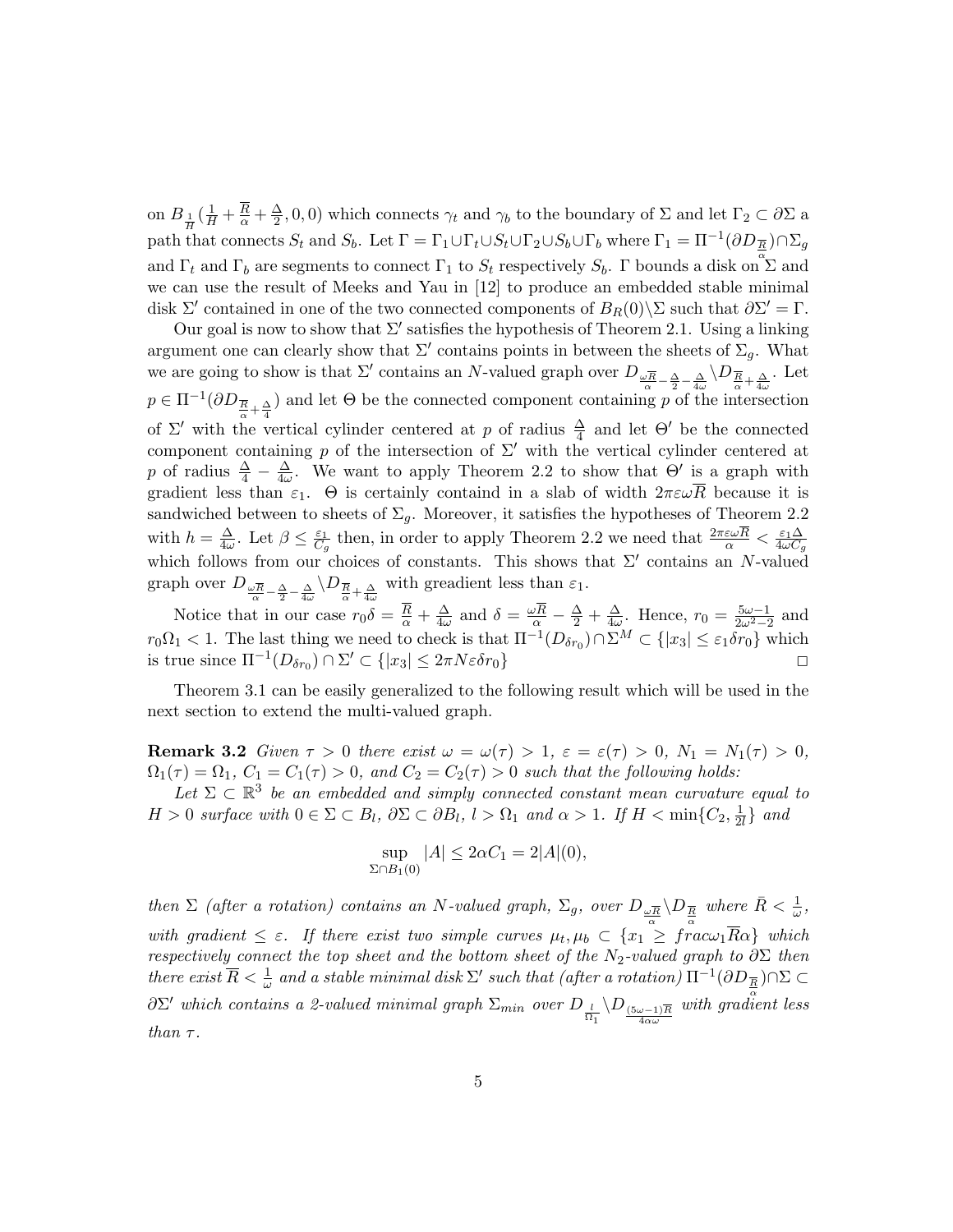## 4 Extending the multi-valued  $CMC$  graph.

In order to prove the main Theorem we are going to need the following lemma. Loosely speaking Lemma 4.1 says the following: If  $\Sigma$  is contained in a thin, horizontal slab and there is a point where it is not graphical (i.e. the normal vector is horizontal) then the second fundamental form near that point must be large.

**Lemma 4.1** Given  $\delta > 0$  there exists  $C = C(\delta) > 0$ ,  $\varepsilon = \varepsilon(\delta) > 2\delta$  such that the following holds.

Let  $\Sigma \subset \{|x_3| \leq \delta\}$  and  $p \in \Sigma$  such that  $\sup_{B_{\varepsilon}(p) \cap \Sigma} |A| < C$  and  $\partial \Sigma \subset \mathbb{R}^3 \setminus B_{\varepsilon}(p)$  Then,  $N(p)$  is not horizontal.

In order to extend the multi-valued graph the idea is the following. Theorem 3.1 implies that a subset of  $\Sigma$  is contained in between a minimal 2-valued graph. Our goal is to show that the part which is contained between the sheets is graphical. Suppose there exists a point where the surface is not graphical then, using Lemma 4.1 the curvature must be large nearby. We can then apply Theorem 2.3 to show that a multi-valued graph forms. Using the nodoid foliation discussed in Section 5 we can connect a point on the top sheet of the multi-valued graph and a point on the bottom sheet to points on the boundary of  $\Sigma$ . In this way, similarly to the argument described in the proof of Theorem 3.1 and Remark 3.2 we obtain a simple closed curve  $\gamma$  which bounds a disk in  $\Sigma$  and the following holds. After using the results in [12] by Meeks and Yau we find a stable embedded minimal disk, Σ', bounded by  $\gamma$  and disjoint from Σ. However, using Theorem 2.1, Σ' contains a 2-valued graph over a certain annulus and this annulus is sufficently large so that  $\Sigma'$  is forced to intersect  $\Sigma$  thus giving a contradiction.

**Theorem 4.2** Given  $\Delta_1 < 1, \Delta_2 > 1$  and there exist  $\Omega_2(\Delta_1, \Delta_2) = \Omega_2$ ,  $C_3 = C_3(\Delta_1, \Delta_2) >$ 0, and  $C_4 = C_4(\Delta_1, \Delta_2) > 0$  such that the following holds.

Let  $\Sigma \subset \mathbb{R}^3$  be an embedded and simply connected constant mean curvature equal to  $H > 0$  surface with  $0 \in \Sigma \subset B_l$ ,  $\partial \Sigma \subset \partial B_l$ ,  $l > \Omega_1$  and  $\alpha > 1$ . If  $H < \min\{C_4, \frac{1}{2l}\}$  $\frac{1}{2l}$  and

$$
\sup_{\Sigma \cap B_1(0)} |A| \le 2\alpha C_1 = 2|A|(0),
$$

then (after a rotation) there exists a 2-valued graph  $\Sigma_g \subset \Sigma$  over  $D_{\Delta_2} \backslash D_{(1-\Delta_1)(1+\frac{1}{\alpha})}$ .

*Proof.* As described in Remark 3.2, fix  $\tau_1 = \frac{1}{2}$  $\frac{1}{2}$  and let  $\overline{\varepsilon} = \varepsilon(\tau) > 0$ ,  $\overline{N_1} = N_1(\tau) > 0$ ,  $\overline{\omega} = \omega(\frac{1}{2})$  $(\frac{1}{2}) > 1, \ \overline{\Omega_1} = \Omega_1(\frac{1}{2})$  $(\frac{1}{2}), \overline{C_1} = C_1(\frac{1}{2})$  $(\frac{1}{2}) > 0$ , and  $\overline{C_2} = C_2(\frac{1}{2})$  $(\frac{1}{2}) > 0$ . Fix  $\beta$  such that  $\Delta_1 = 1 - \frac{1}{\beta}$  $\frac{1}{\beta}$  and using Lemma 4.1 fix  $\tau > 0$  such that if  $p \in \Sigma \subset \{|x_3| \leq 10\pi\tau\Delta_2\}$  then  $|A|(p) = 2\beta\overline{C_1}$ . Let  $\Omega_2 = \Delta_2\Omega_1(\tau)^2$ ,  $C_3 = \beta C_1(\tau) > 0$ , and  $C_4 = \min\{\frac{\rho_1}{20\pi\tau}$  $\frac{\rho_1}{20\pi\tau\Delta_2}, C_2(\tau)\},$ where  $\Omega_1(\tau)$ ,  $C_1(\tau)$ , and  $C_2(\tau)$  are given by Theorem 3.1.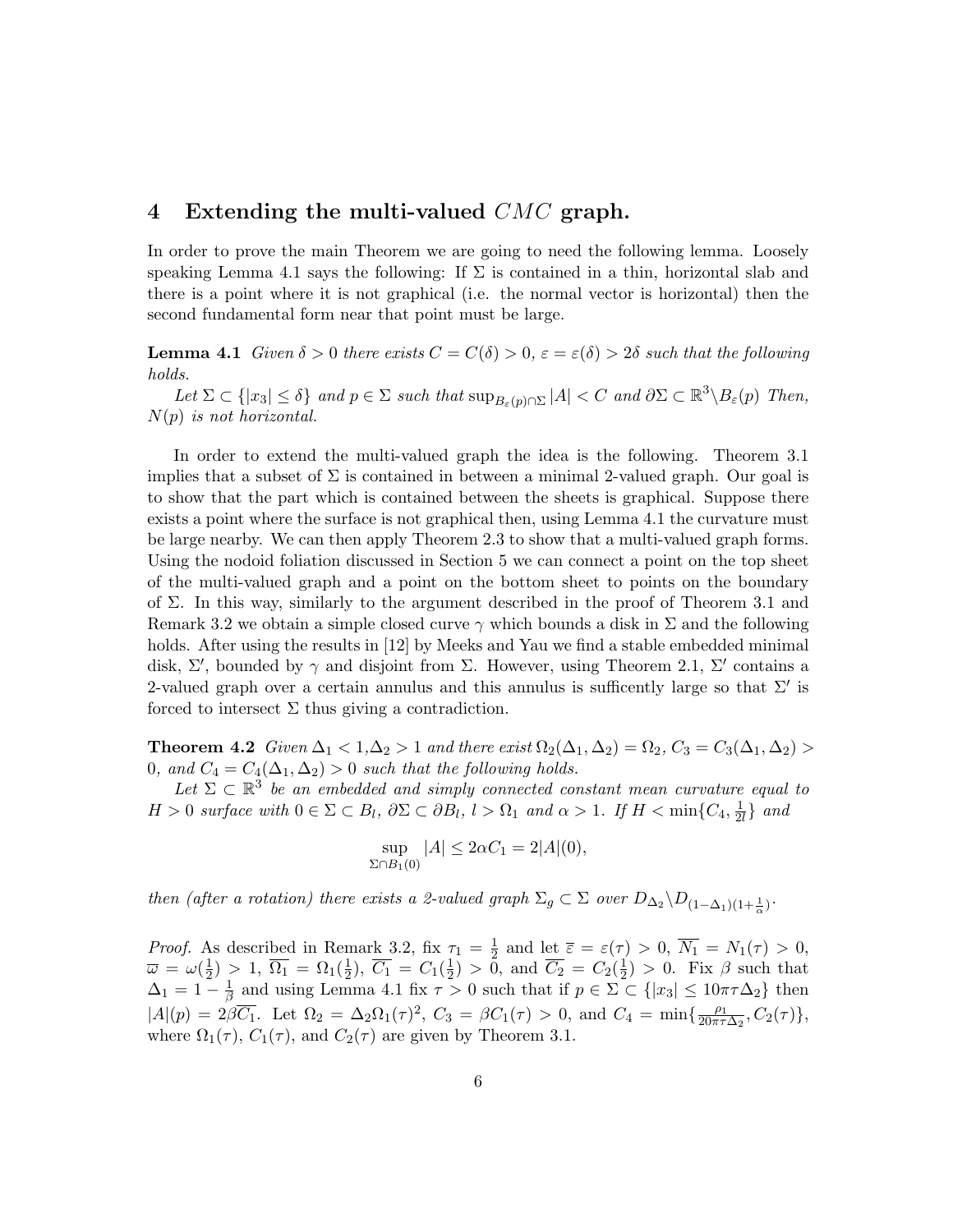In sum, if  $\Sigma$  satisfies the hypothesis of the theorem then  $\Sigma \subset \mathbb{R}^3$  is an embedded and simply connected constant mean curvature equal to  $H > 0$  surface with  $\partial \Sigma \subset \partial B_l(0)$  for  $l > \Omega_1$  and such that  $H < \min\{C_4, \frac{1}{2l}\}$  $\frac{1}{2l}$  and

$$
\sup_{\Sigma \cap B_1(0)} |A| \le 2\alpha C_1 = 2|A|(0), \text{ for } \alpha > 1.
$$

Using Theorem 3.1 gives that there exist a stable minimal disk  $\Sigma'$  such that (after a rotation)  $\Pi^{-1}(\partial D_{\overline{R}}) \cap \Sigma \subset \partial \Sigma'$  which contains a 2-valued minimal graph  $\Sigma_{min}$  over  $D_{\frac{l}{\Omega_1}}\backslash D_{\frac{(5\omega-1)\overline{R}}{4\alpha\omega}}$  with gradient less than  $\tau$ .

We want to show that the constant mean curvature disk is graphical between the sheets of this 2-valued minimal graph. Let p be a point in  $\Sigma$  which is between the sheets (using a linking argument it can be showed that p exists) and such that  $\frac{(5\omega-1)\overline{R}}{4\alpha\beta\omega}+\frac{1}{\beta}<|\Pi(p)|<\Delta_2$ . Since the gradient of the 2-valued minimal graph is less than  $\tau$ ,  $\Sigma$  is contained a slab of height  $\{10\pi\tau\Delta_2\}$ . Suppose that  $\Sigma$  is not graphical aroun p then, due to the way we have chosen  $\tau$ , we have that  $|A|(p) = 2\beta\overline{C_1}$ . Using Theorem 2.3 and Remark 3.2 gives that an N<sub>1</sub>-valued with gradient less than  $\bar{\varepsilon}$  forms around a point  $q \in B_{\frac{1}{\beta}}(p)$  over  $D_{\,\overline{\omega}R'}\,\backslash D_{\,R'}\,,\,\,R'\,\,<\,\,\frac{1}{\omega}$  $\int_{\beta}^{\beta}$  foliation we can connect the the top sheet and the bottom sheet of the multi-valued graph  $\frac{1}{\omega}$ . This multi-valued is contained in the slab. Using the catenoid to  $\Sigma \cap \partial B_{\frac{l}{\Omega_1}}$  in such a way that we can apply Remark 3.2. This gives a large 2-valued minimal graph  $\Sigma'$  around q over a disk of radius  $\frac{l}{\Omega_1^2} > \Delta_2$ . This being the case  $\Sigma'$  must intersec  $\Sigma_{min}$ . However, form the way it is obtained,  $\Sigma'$  must be disjoint from  $\Sigma_{min}$  thus giving a contradiction.  $\Box$ 

## 5 Nodoid foliation.

In this section we generalize some results about minimal surfaces given by Hoffman and Meeks in  $[9]$  and Colding and Minicozzi in  $[5]$  to the context of constant mean curvature surfaces.

Before we discuss the nodoid foliation we need to establish some notation. If  $p, q$ are points in  $\mathbb{R}^3$  then  $\gamma_{p,q}$  is the segment between p and q. If S is a subset of  $\mathbb{R}^3$  then  $T_h(S) = \bigcup_{x \in S} B_h(x)$ . Let Nod' be the vertical nodoid whose mean curvature is equal to 1  $\frac{1}{2}$  and such that the shortest closed geodesic consists of the circle  $\{x_1^2 + x_2^2 = 1, x_3 = 0\}.$ Let C be the cone centered at the origin which intersects  $Nod'$  tangentially in two circles,  $C_t$  and  $C_b$ . With a slight abuse of notation, denote by  $Nod'$  the connected component of  $Nod\ C_t \cup C_b$  and denote by Nod the solid neck such that  $\partial Nod = Nod' \cup D_t \cup D_b$  where  $D_t$  and  $D_b$  are the disks bounded by  $C_t$  and  $C_b$ . Dilation of Nod' are all disjoint and, consequently, give a CMC foliation of the solid open cone and the mean curvature of the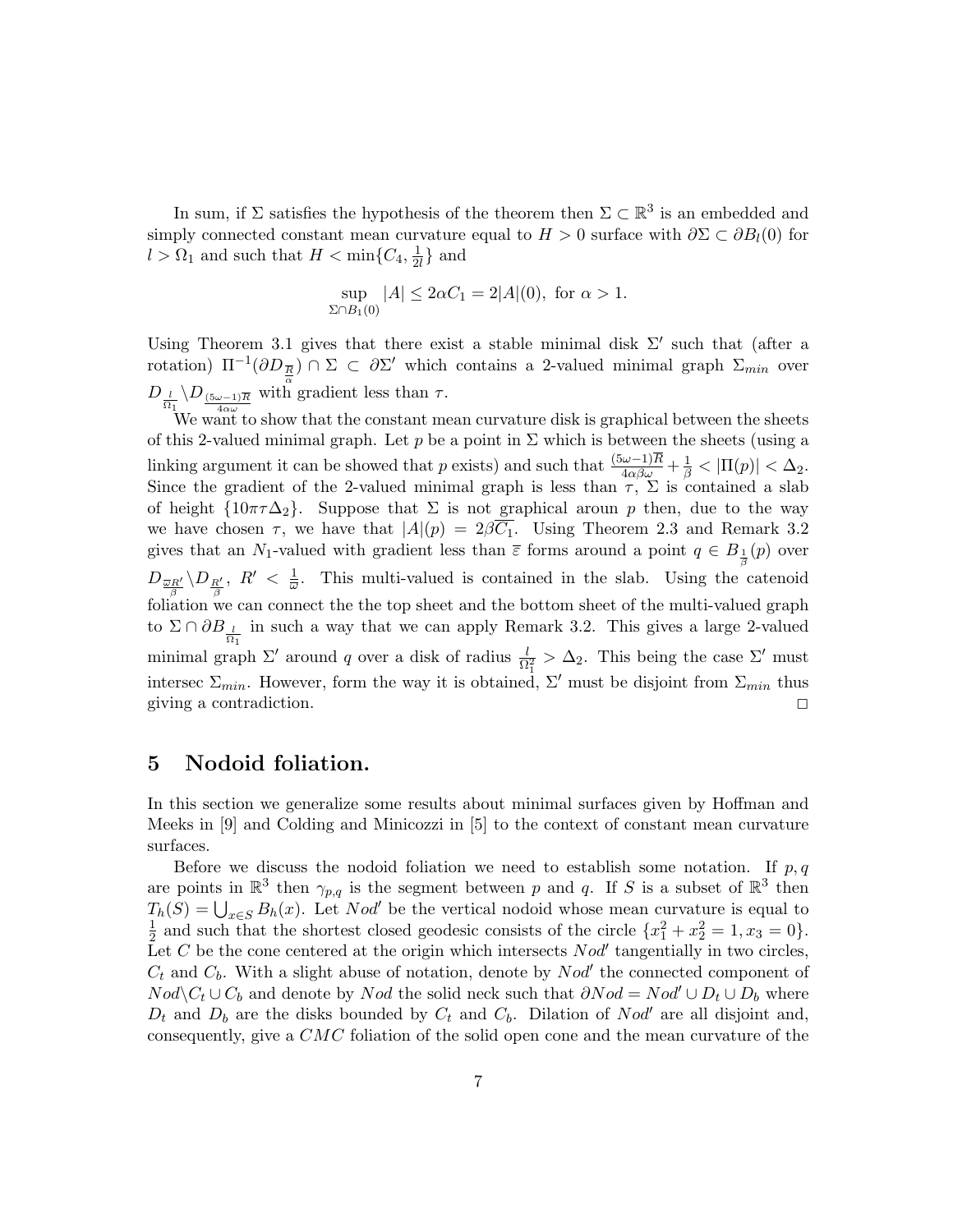leaves inside Nod is less than  $\frac{1}{2}$ . Let  $\Sigma$  be a CMC surface with mean curvature  $H < \frac{1}{2}$ and let p be a point in the interior of  $\Sigma$ . If  $\Sigma$  is tangent at p to the interior of  $\delta N o d$ ,  $\delta \leq 1$ , then, locally,  $\Sigma$  cannot be in the mean convex side of  $\delta Nod$  (i.e. outside the neck). In other words, the leaves of the nodoid foliation are level sets of the function  $f$  given by

$$
\frac{x}{f(x)} \in Nod'
$$

and the following holds.

**Lemma 5.1** Let  $\Sigma \subset C$  be a CMC with mean curvature  $H < \frac{1}{2}$  then  $f_{\Sigma}$  has no nontrivial interior local extrema inside Nod.

Let  $\rho_1 \in \mathbb{R}_+$  small enough such that

$$
\{x||x_3|\leq 2\rho_1\}\backslash B_{\frac{1}{8}}(0)\subset C
$$

and

$$
\{x|f(x) = \frac{3}{16}\} \cap \{x||x_3| \le 2\rho_1\} \subset B_{\frac{7}{32}}(0).
$$

**Lemma 5.2** Let  $\Sigma \subset \{|x_3| \leq 2\delta\rho_1\}$  be a CMC surface such that  $H < \frac{1}{2\delta}$ ,  $\partial\Sigma \subset \partial B_\delta(0)$ and  $B_{\frac{3\delta}{4}}(0) \cap \Sigma \neq \emptyset$  then

$$
B_{\frac{\delta}{4}}(0)\cap\Sigma.
$$

Iterating Lemma 5.2 along a chain of balls and a rescaling argument gives the following corollary.

Corollary 5.3 Let  $\Sigma \subset \{|x_3| \leq 2\delta\rho_1\}$  be a CMC surface such that  $H < \frac{1}{2\delta}$  and  $\partial\Sigma \subset$  $\partial B_R(0)$ ,  $R > 10\delta$ . Let  $p, q \in \{x_3 = 0\}$  such that  $T_\delta(\gamma_{p,q}) \cap \partial \Sigma = \emptyset$ , and  $y_p \in B_{\frac{\delta}{4}}(p) \cap \Sigma$ . There exist a curve  $\nu$  such that  $\nu \subset T_{\delta}(\gamma_{p,q}) \cap \Sigma$  and  $\partial \nu = \{y_p, y_q\}$  where  $y_q \in \overrightarrow{B_{\delta}}(q)$ .

William H. Meeks, III at bill@math.umass.edu Mathematics Department, University of Massachusetts, Amherst, MA 01003

Giuseppe Tinaglia gtinagli@nd.edu Mathematics Department, University of Notre Dame, Notre Dame, IN, 46556-4618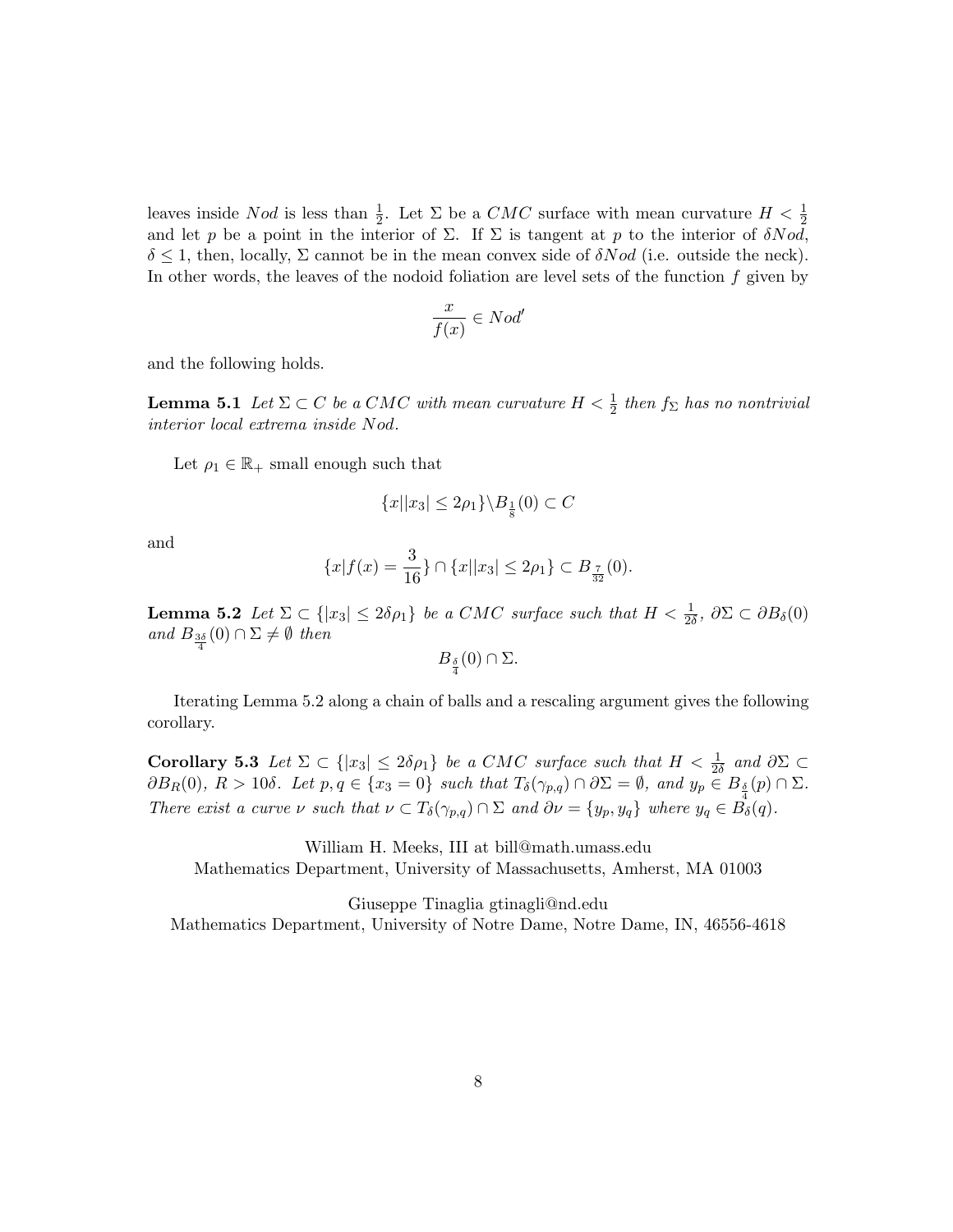# References

- [1] T. H. Colding and W. P. Minicozzi II. The Calabi-Yau conjectures for embedded surfaces. Preprint math. DG/0404197 (2004).
- [2] T. H. Colding and W. P. Minicozzi II. The space of embedded minimal surfaces of fixed genus in a 3-manifold V; Fixed genus. Preprint math.DG/0509647 (2005).
- [3] T. H. Colding and W. P. Minicozzi II. Minimal surfaces, volume 4 of Courant Lecture Notes in Mathematics. New York University Courant Institute of Mathematical Sciences, New York, 1999. MR1683966,Zbl 0987.49025.
- [4] T. H. Colding and W. P. Minicozzi II. Complete properly embedded minimal surfaces in  $\mathbb{R}^3$ . Duke Math. J., 107:421-426, 2001. MR1823052, Zbl 1010.49025.
- [5] T. H. Colding and W. P. Minicozzi II. The space of embedded minimal surfaces of fixed genus in a 3-manifold I; Estimates off the axis for disks. Annals of Math., 160:27–68, 2004. MR2119717, Zbl 1070.53031.
- [6] T. H. Colding and W. P. Minicozzi II. The space of embedded minimal surfaces of fixed genus in a 3-manifold II; Multi-valued graphs in disks. Annals of Math., 160:69–92, 2004. MR2119718, Zbl 1070.53032.
- [7] T. H. Colding and W. P. Minicozzi II. The space of embedded minimal surfaces of fixed genus in a 3-manifold III; Planar domains. Annals of Math., 160:523–572, 2004. MR2123932, Zbl 1076.53068.
- [8] T. H. Colding and W. P. Minicozzi II. The space of embedded minimal surfaces of fixed genus in a 3-manifold IV; Locally simply-connected. Annals of Math., 160:573– 615, 2004. MR2123933, Zbl 1076.53069.
- [9] D. Hoffman and W. H. Meeks III. The asymptotic behavior of properly embedded minimal surfaces of finite topology. J. of the Amer. Math. Soc., 2(4):667–681, 1989.
- [10] W. H. Meeks III, J. Pérez, and A. Ros. Minimal surfaces in  $\mathbb{R}^3$  of finite genus. Preprint.
- [11] W. H. Meeks III and H. Rosenberg. The uniqueness of the helicoid. Annals of Math., 161:723–754, 2005. MR2153399, Zbl pre02201328.
- [12] W. H. Meeks III and S. T. Yau. The existence of embedded minimal surfaces and the problem of uniqueness. Math. Z., 179:151–168, 1982. MR0645492, Zbl 0479.49026.
- [13] R. Osserman. A Survey of Minimal Surfaces. Dover Publications, New York, 2nd edition, 1986. MR0852409, Zbl 0209.52901.